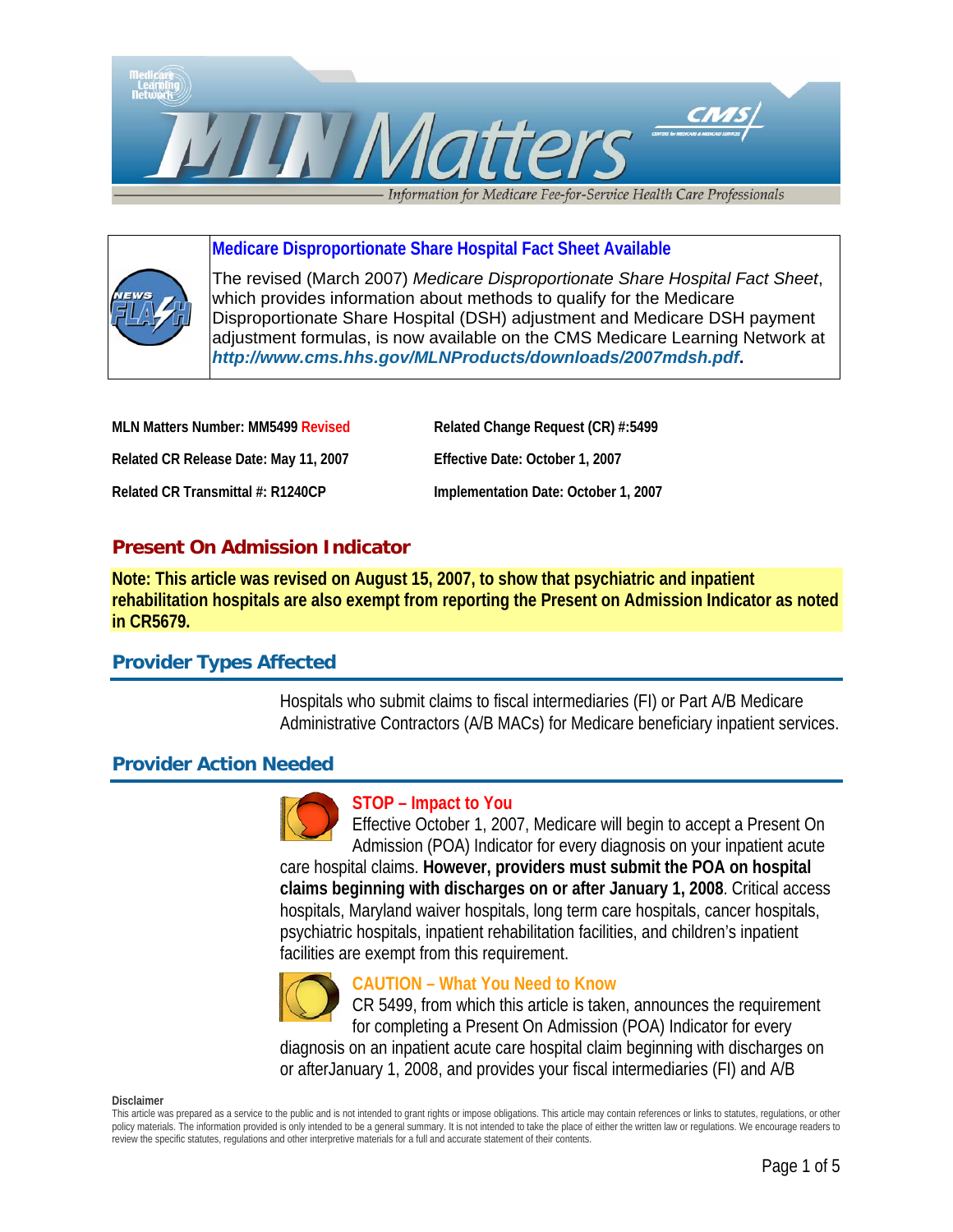MACs with the coding and editing requirements, and software modifications needed to successfully implement this indicator. (Providers can begin to submit POAs as of October 1, 2007.)



### **GO – What You Need to Do**

You should make sure that your billing staffs are aware of this requirement, and that your physicians and other practitioners and coders are collaborating to ensure complete and accurate documentation, code assignment and reporting of diagnoses and procedures. Please refer to the Background section for more details

# **Background**

Section 5001( c) of the Deficit Reduction Act of 2005 requires hospitals to begin reporting the secondary diagnoses that are present on the admission (POA)\_ of patients effective for discharges on or after October 1, 2007. Effective for acute care inpatient prospective payment system (PPS) discharges on or after October 1, 2007, the Centers for Medicare & Medicaid Services (CMS) will have selected at least 2 high cost or high volume (or both) diagnosis codes that:

- Represent conditions (including certain hospital acquired infections) that could reasonably have been prevented through the application of evidence-based guidelines; and
- When present on a claim along with other (secondary) diagnoses, have a DRG assignment with a higher payment weight.

Then, for acute care inpatient PPS discharges on or after October 1, 2008, while the presence of these diagnosis codes on claims could allow the assignment of a higher paying DRG, when they are present at the time of discharge, but not at the time of admission, the DRG that must be assigned to the claim will be the one that does not result in the higher payment.

Beginning for discharges on or after October 1, 2007, hospitals should begin reporting the POA code for acute care inpatient PPS discharges. There is one exception, i.e., claims submitted via direct data entry (DDE) should not report the POA codes until January 1, 2008, as the DDE screens will not be able to accommodate the codes until that date.

Hospitals that fail to provide the POA code for discharges on or after January 1, 2008 will receive a remittance advice remark code informing them that they failed to report a valid POA code. However, beginning with discharges on or after April 1, 2008, Medicare will return claims to the hospital if the POA code is not reported and the hospital will have to supply the correct POA code and resubmit the claim. In order to be able to group these diagnoses into the proper DRG, CMS needs to capture a Present On Admission (POA) indicator for all claims involving inpatient admissions to general acute care hospitals. CR 5499, from which this article is

This article was prepared as a service to the public and is not intended to grant rights or impose obligations. This article may contain references or links to statutes, regulations, or other policy materials. The information provided is only intended to be a general summary. It is not intended to take the place of either the written law or regulations. We encourage readers to review the specific statutes, regulations and other interpretive materials for a full and accurate statement of their contents.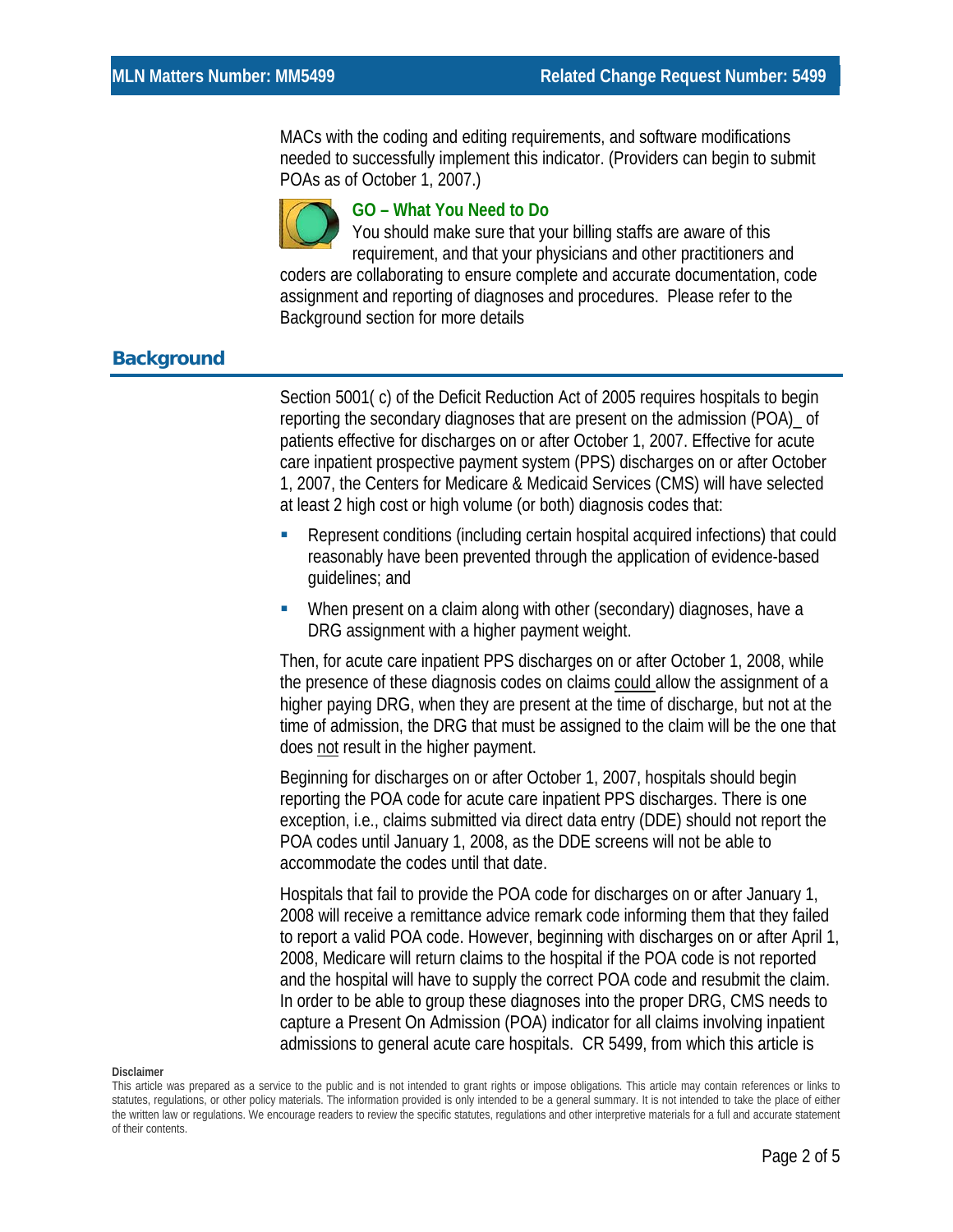taken, announces this requirement (effective January 1, 2008); and provides your fiscal intermediaries (FI) and A/B MACs with the coding and editing requirements, and software modifications needed to successfully implement this indicator.

*Note: Adjustments to the relative weight that occur because of this action are not budget neutral. Specifically, aggregate payments for discharges in a fiscal year could be changed as a result of these adjustments.* 

These POA guidelines are not intended to replace any found in the ICD-9-CM Official Guidelines for Coding and Reporting, nor are they intended to provide guidance on when a condition should be coded. Rather, you should use them in conjunction with the UB-04 Data Specifications Manual and the ICD-9-CM Official Guidelines for Coding and Reporting to facilitate the assignment of the Present on Admission (POA) indicator for each "principal" diagnosis and "other" diagnoses codes reported on claim forms (UB-04 and 837 Institutional). Information regarding the UB-04 Data Specifications may be found at **<http://www.nubc.org/become.html>**.

**Note: Critical access hospitals, Maryland waiver hospitals, long term care hospitals, cancer hospitals, and children's inpatient facilities are exempt from this requirement. Also, as noted in CR5679 (***<http://www.cms.hhs.gov/Transmittals/downloads/R289OTN.pdf>***), hospitals paid under a PPS other than the acute care hospital PPS are exempt. Thus psychiatric and rehabilitation hospitals are exempt.** 

The following information, from the UB-04 Data Specifications Manual, is provided to help you understand how and when to code POA indicators:

#### **1. General Reporting Requirements**

- Pertain to all claims involving inpatient admissions to general acute care hospitals or other facilities that are subject to a law or regulation mandating collection of present on admission information.
- Present on admission is defined as present at the time the order for inpatient admission occurs -- conditions that develop during an outpatient encounter, including emergency department, observation, or outpatient surgery, are considered as present on admission.
- **POA indicator is assigned to principal and secondary diagnoses (as defined in** Section II of the Official Guidelines for Coding and Reporting) and the external cause of injury codes.
- **EXECT** Issues related to inconsistent, missing, conflicting, or unclear documentation must still be resolved by the provider.

This article was prepared as a service to the public and is not intended to grant rights or impose obligations. This article may contain references or links to statutes, regulations, or other policy materials. The information provided is only intended to be a general summary. It is not intended to take the place of either the written law or regulations. We encourage readers to review the specific statutes, regulations and other interpretive materials for a full and accurate statement of their contents.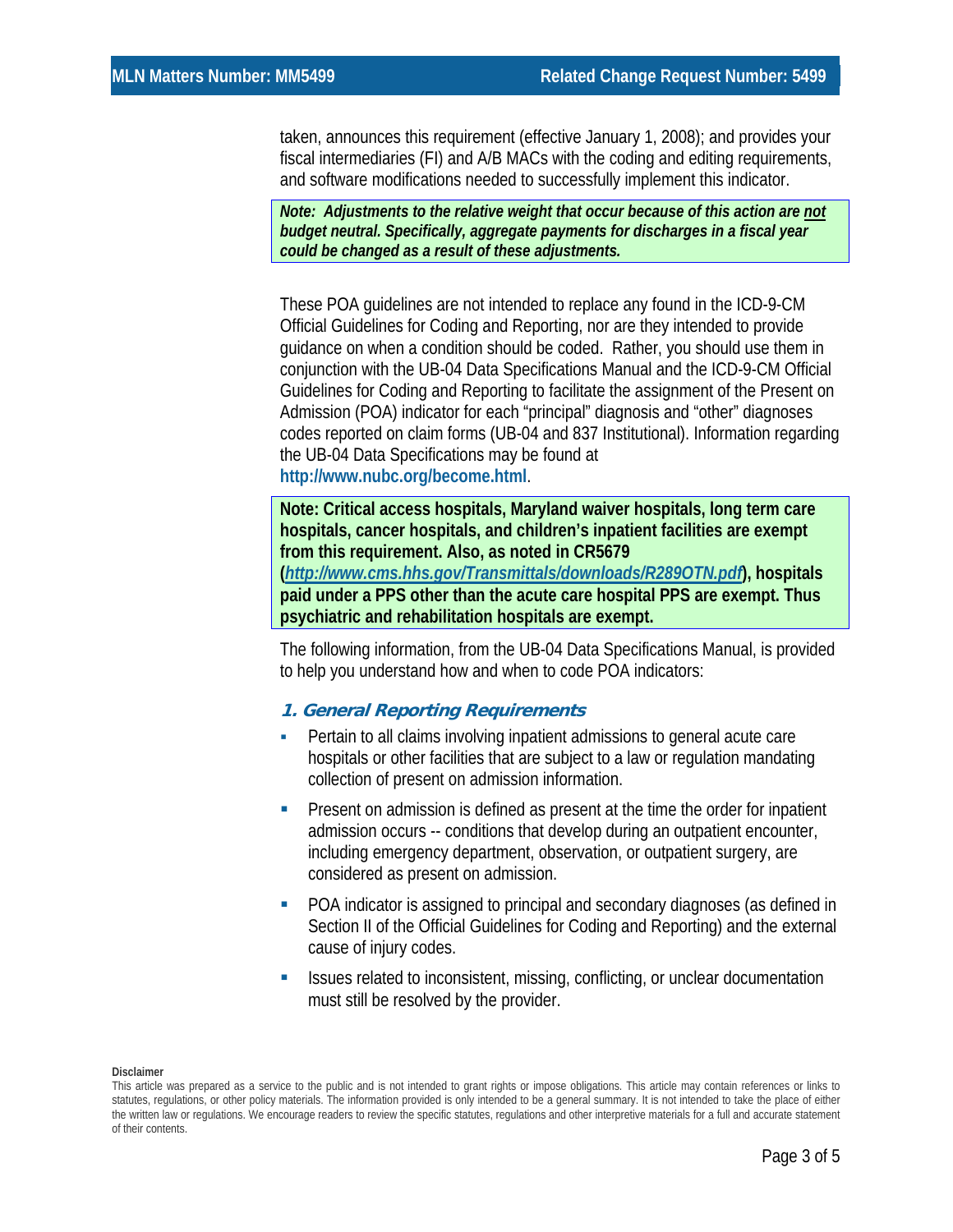- If a condition would not be coded and reported based on UHDDS definitions and current official coding guidelines, then the POA indicator would not be reported.
- CMS does not require a POA indicator for the external cause of injury code unless it is being reported as an "other diagnosis."

#### **2. Reporting Options and Definitions**

- Y Yes (present at the time of inpatient admission)
- N No (not present at the time of inpatient admission)
- U Unknown (documentation is insufficient to determine if condition is present at time of inpatient admission)
- W Clinically undetermined (provider is unable to clinically determine whether condition was present at time of inpatient admission or not)
- 1 -- Unreported/Not used Exempt from POA reporting (This code is the equivalent of a blank on the UB-04, but blanks are not desir4eable when submitting data via the 4010A1.

The POA data element on your electronic claims must contain the letters "POA", followed by a single POA indicator for every diagnosis that you report. The POA indicator for the principal diagnosis should be the first indicator after "POA," and (when applicable) the POA indicators for secondary diagnoses would follow. The last POA indicator must be followed by the letter "Z" to indicate the end of the data element (or FIs and A/B MACs will allow the letter "X" which CMS may use to identify special data processing situations in the future).

Note that on paper claims the POA is the eighth digit of the Principal Diagnosis field (FL 67), and the eighth digit of each of the secondary diagnosis fields (FL 67 A-Q); and on claims submitted electronically via 837, 4010 format, you must use segment K3 in the 2300 loop, data element K301.

Below is an example of what this coding should look like on an electronic claim:

*If segment K3 read as follows: "POAYNUW1YZ," it would represent the POA indicators for a claim with 1 principal and 5 secondary diagnoses. The principal diagnosis was POA (Y), the first secondary diagnosis was not POA (N), it was unknown if the second secondary diagnosis was POA (U), it is clinically undetermined if the third secondary diagnosis was POA (W), the fourth secondary diagnosis was exempt from reporting for POA (1), and the fifth secondary diagnosis was POA (Y).* 

This article was prepared as a service to the public and is not intended to grant rights or impose obligations. This article may contain references or links to statutes, regulations, or other policy materials. The information provided is only intended to be a general summary. It is not intended to take the place of either the written law or regulations. We encourage readers to review the specific statutes, regulations and other interpretive materials for a full and accurate statement of their contents.